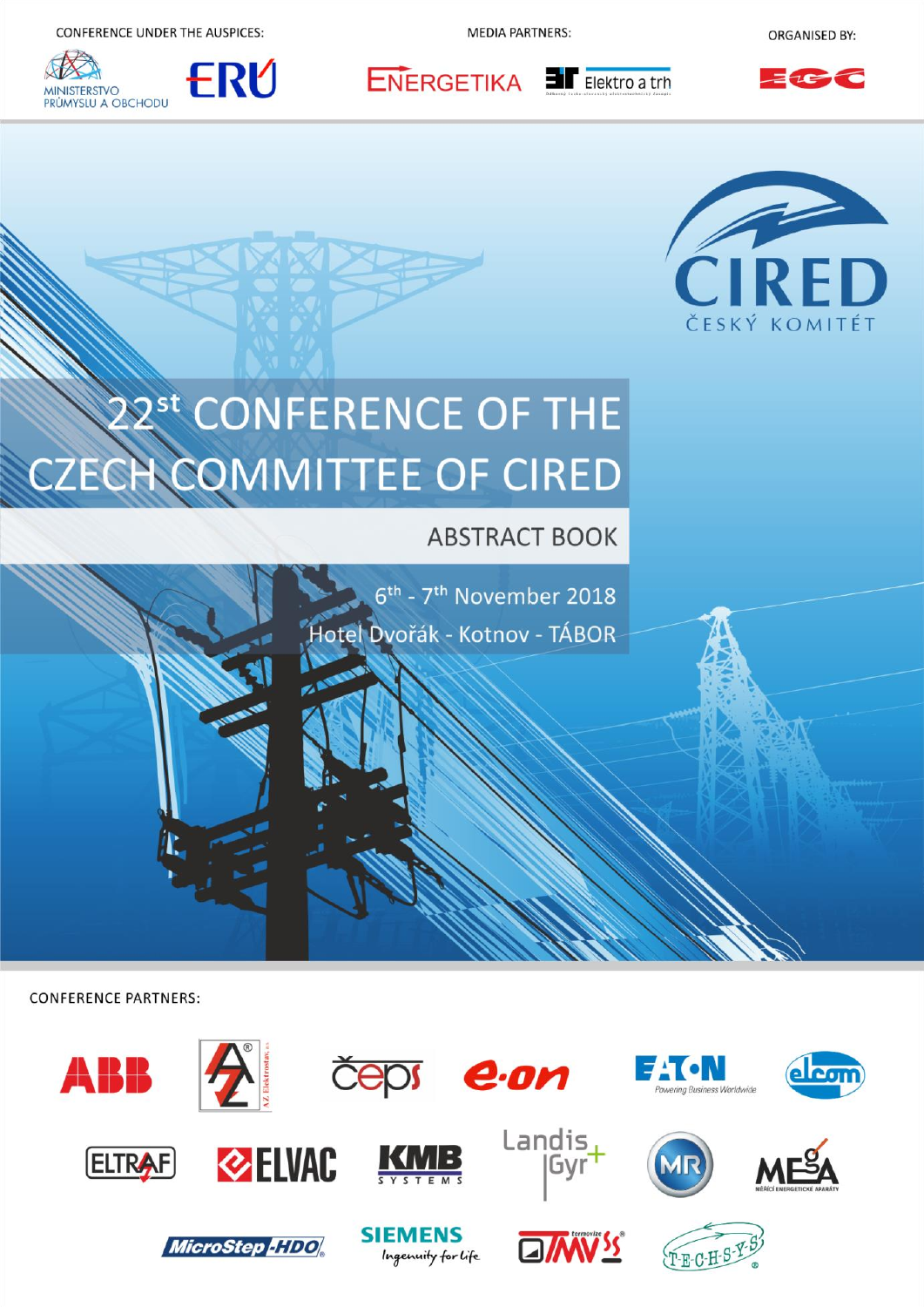

# **SESSION 1 – NETWORK COMPONENTS**

**Guarantee: Karel Kohout, ČEZ Distribuční služby, s.r.o.**

## **UTILIZATION OF ROBOTICS FOR DIAGNOSTICS AND MONITORING PURPOSES DURING WORKS ON ENERGIZED DISTRIBUTION NETWORK**

**Vladimír Vajnar, Václav Mužík, Pavla Hejtmánková, Jana Jiřičková, ZČU v Plzni Jan Kacíř, Energon Dobříš s.r.o.**

Distribution system operators (both individuals and legal entities) are responsible for safe and reliable DS operation and development. DS monitoring and diagnostics is carefully performed in compliance with regulations for preventive maintenance focusing on optimization both, periodical maintenance and maintenance based on equipment status. Regarding the new technologies development, robotics can be utilized for monitoring and diagnostics during work on energized DS. Service robotics provides new features for DS modernization, reliability and safe operation as well as procedures for diagnostics of DS equipment. This paper deals with diagnostics and monitoring of DS, summarizes preventive maintenance regulations. Additionally, it deals with procedures utilize during inspection and maintenance aiming for reliability and safety of DS operation regarding the implementation of service robotics into DS and show its advantages and practice usage.

#### **COMPARISON OF ONLINE MONITORING AND OFFLINE DIAGNOSTICS OF POWER BREAKERS Václav Straka, "TMV SS" spol. s r.o.**

Power breaker is integral part of distribution networks and to ensure safe and reliable operation, it has to be tested under terms and conditions specified by manufacturer or preventive maintenance. Usually, the tests are performed offline requiring the breaker to be disconnected from the network temporarily. The offline tests scope is relatively known including its benefits regarding diagnostics. These regular tests can be supplemented by online monitoring of critical power breakers. This paper deals with function description, differences between online and offline tests. Additionally, it assess whether this approach is suitable for HV breakers.

# **LOWERING THE ELECTRIC ARC INJURY RISK AT THE MV AND HV POWER EQUIPMENT**

#### **Pavel Novák, Miroslav Prokeš – EL-INSTA ENERGO s.r.o.**

Once the electric arc appears, the serious damage it causes on equipment can be mitigated as well as nearby staff can be protected. Both passive and active elements can be utilized. Arc guards and arc limiters are used as active protection of equipment and personal. This paper deals with such active protective elements.

#### **HV CABLES**

#### **Petr Beneš, Martin Geldoň, Com – Pakt energy, a.s.**

HV cables are more often utilized as the only solution for interconnection of urban areas and for power output from substations and power stations. This paper deals with pros and cons of HV cables in comparison with overhead line. Paper also presents experience and recommendations related to the design, construction and operation of these cables.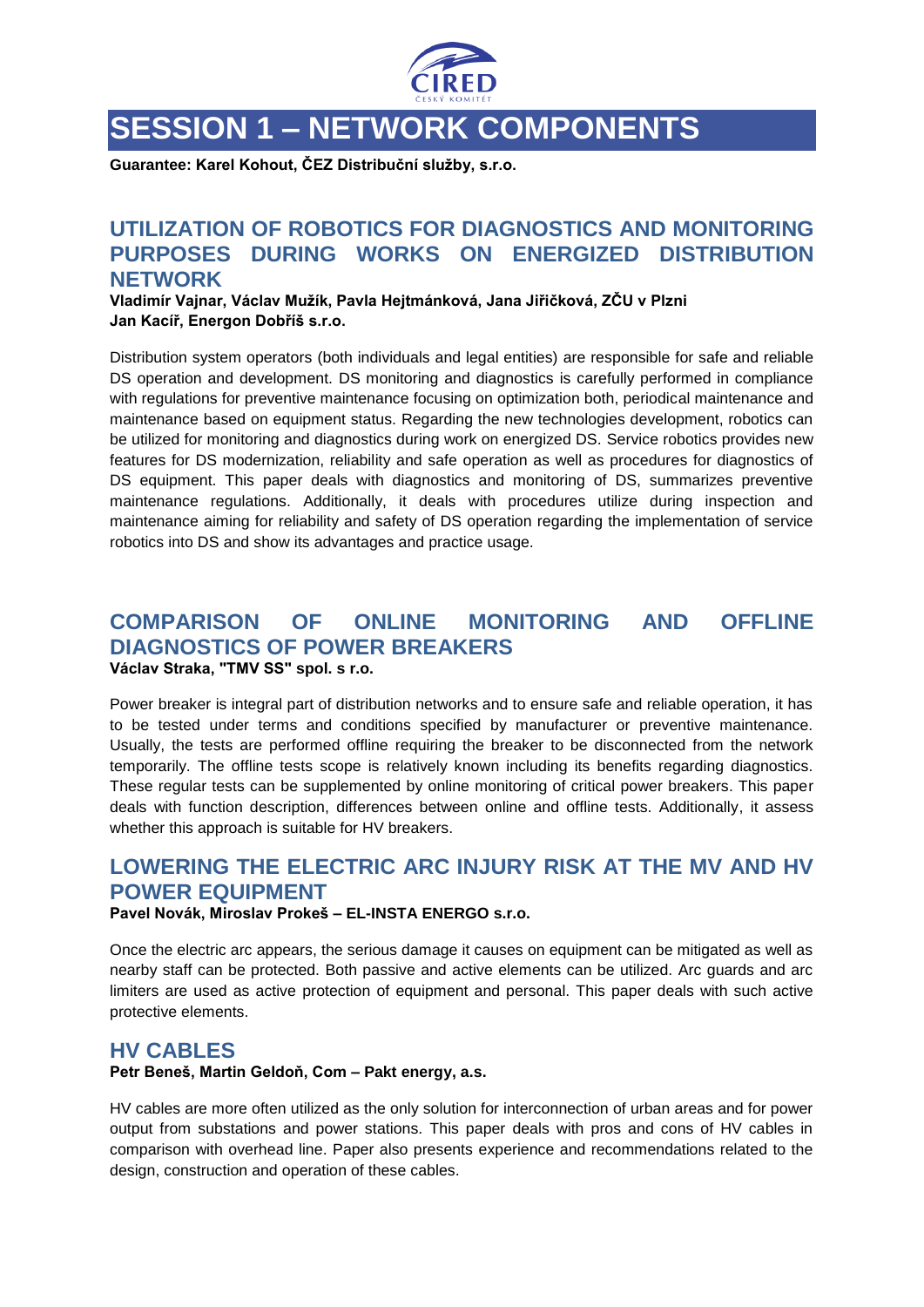

# **METHODS OF HV CABLE TEMPERATURE MONITORING THROUGH OPTICAL FIBER**

#### **Milan Singer, konzultant; Jan Vočko, PREdistribuce a.s.**

Measuring of cables temperature through optical fiber while monitoring their load can be utilized to sustain reliability and quality of high power transmission using HV cables. This paper shows that monitoring of cable temperature and load (given that cable parameters are known) can provide not only measures for cable allowed heat checks (for purpose of managing the cable operation) but relevant local parameters as well. This paper listed calculation formulas, their application for cables in operation and provides the model simulations.

# **FACTORS AFFECTING AMPACITY OF CABLES**

#### **Jan Vočko, PREdistribuce, a.s.**

The ampacity is affected by various factors which can decrease transmission capacity of cable, power quality and jeopardize safety of whole cable. This paper classifies these effects, cause of their appearance and procedures of how to mitigate their impact. The paper illustrates the calculations performed in compliance with existing standards and simulations supplemented by IR-camera measurements

# **BIRDS PROTECTION AND ASSOCIATED MV ELEMENTS – IMPACT EVALUATION**

#### **Kamil Čihák, ČEZ Distribuce, a. s.**

This paper deals with environmental, mechanical and electrical impacts on plastic cover type (OKI, UNI, BCIC) which are mounted on supporting insulators of MV lines and their impact on line elements such as insulators, conductors etc.

#### **OPTICAL FIBER INSTALLATIONS ON MV OVERHEAD LINES Roman Kloubec, AZ Elektrostav, a.s.; Petr Lehký EGÚ Brno, a.s.**

This paper focuses on installation of optical fibers on supporting points of MV overhead lines. First part deals with emplacement options for existing supporting points and optical fibers behavior related to commonly used conductors. The second part presents experience gained during first project implementations.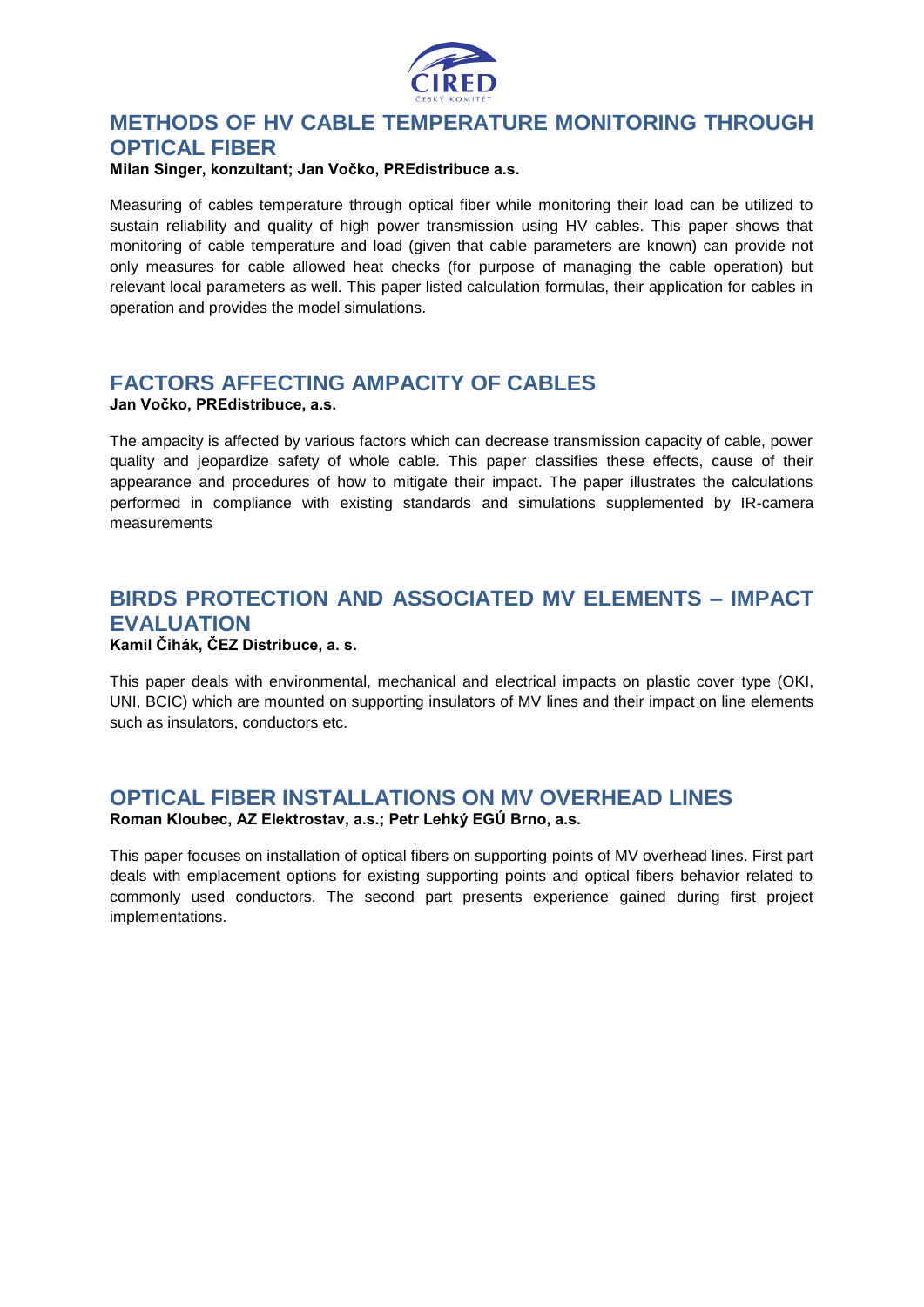

# **SESSION 2 – POWER QUALITY AND EMC**

**Guarantee: Pavel Santarius, VŠB-TU Ostrava**

#### **DS POWER QUALITY PER VOLTAGE LEVEL FOR ALL DSO Jan Petrásek, František Kysnar, EGC - EnerGoConsult ČB s.r.o.**

This paper deals with evaluation of power quality parameters at transfer points between TS and DS, 110 kV consumptions, 110 kV/MV supply stations and characteristic LV networks. The evaluation deals with both continuous phenomena and voltage events. Due to the long-term monitoring, this paper presents developments of each parameter – voltage, Plt, Pst, uu and THDu. The longest monitoring period is provided for LV networks (2004) and TS/DS supply points (2006). This paper highlights troubled parameters at points where required limits (according to the CSN EN 50160) are not achieved.

# **ASSESSMENT OF COMMON APPLIANCES OPERATION WITHIN ISLANDED MICROGRID**

#### **Martin Kašpírek, Jan Jiřička, E.ON Distribuce, a.s.**

This paper deals with assessment of common appliances operation within island mode of homemicrogrid regarding the compliance of power quality specified by CSN EN 50156. Specific appliances operation is assessed concerning the voltage changes, power quality and reactive power consumption/supply first during connection to public distribution network. Then they are compared to the parameters gained during the island operations when the microgrid was supplied by battery with inverter in one case and by petrol invertor generator.

#### **FULL SCALE MONITORING OF ALL VOLTAGE LEVELS POWER QUALITY WITHIN STREDOSLOVENSKA DISTRIBUCNA A.S. Miroslav Dubovský, Stredoslovenská distribučná, a.s.**

This paper deals with full scale monitoring af all voltage levels power quality within Stredosloveska distribucna a.s. area. For TS/DS supply points (400 kV/110 kV and 220 kV/110 kV), the power quality monitoring is assessed at 110 kV side. For distribution nodes (110 kV/22 kV), the power quality monitoring is assessed at 22 kV level or in case of newly constructed/refitted networks at both 110 kV and 22 kV voltage levels. The paper presents description of power quality analyzers use for monitoring as well as application software that was utilized for parametrization and evaluation of data. The paper summarizes the options of utilization of monitoring system for consumer requests related to quality of electricity distribution and for solving the DS needs.

#### **ASSESSMENT OF VOLTAGE DIPS IN DISTRIBUTION SYSTEM WITH REGARDS TO DEFINITION OF DIRECTIVE VALUES Miloslava Tesařová, ZČU v Plzni, Martin Kašpírek, E.ON Distribuce, a.s.**

This paper deals with assessment of voltage dips in context of possible introduction of standard that focusing on their appearance frequency within DS. The paper discusses the many issues of standardized values. This paper utilizes data of long-term monitoring of short-time voltage dips on each voltage level within the E.ON supply area in the Czech Republic. The development of events appearance during given period and other relevant standpoints affecting voltage dips frequency and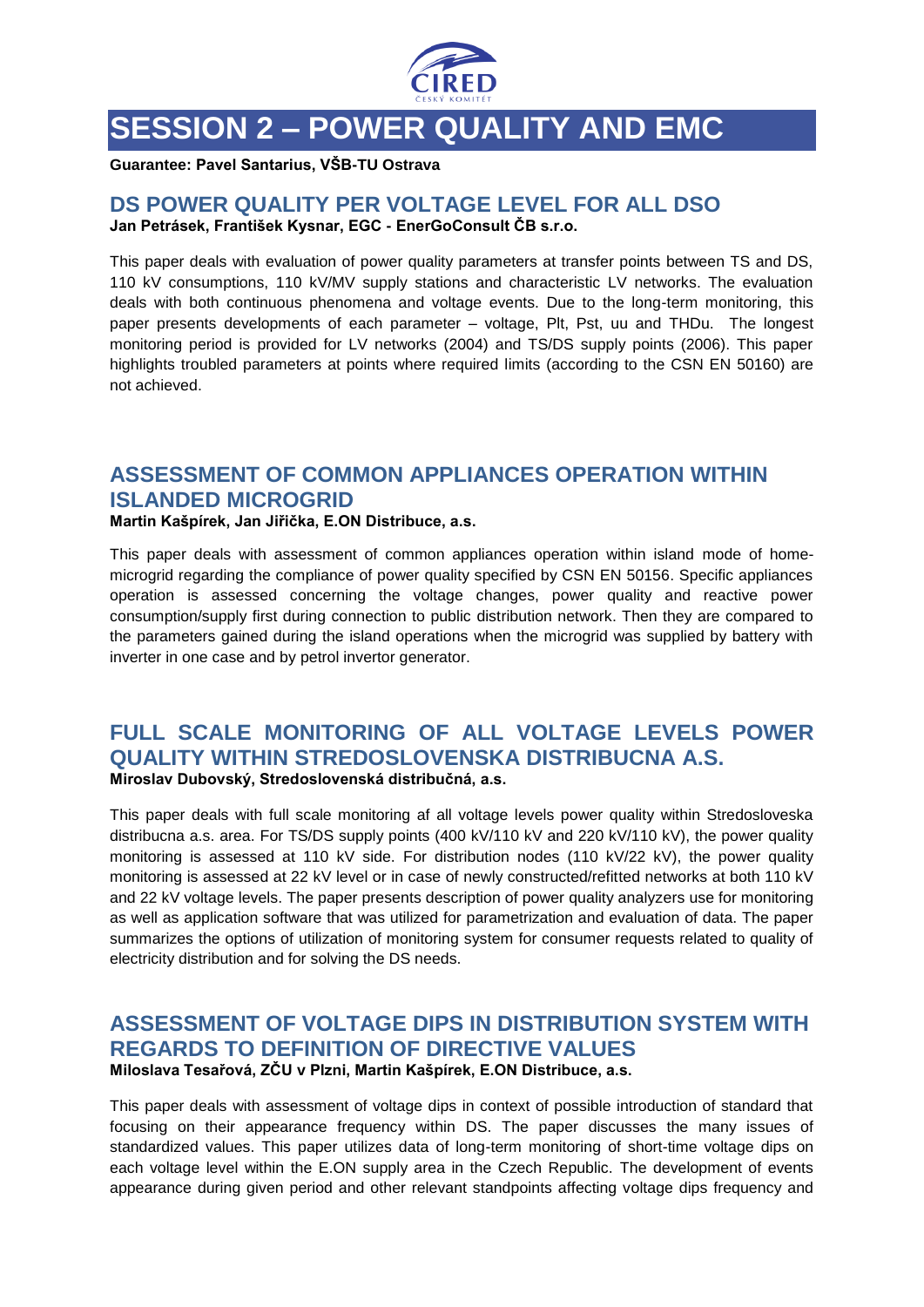

appearance (such as supply area characteristics, geographical and climate conditions, time aggregation of entries) are analyzed.

# **ASSESSMENT OF VOLTAGE EVENTS WITHIN AREA SUPPLIED BY CEZ DISTRIBUCE A.S.**

**František Kysnar, Jan Petrásek, EGC-EnerGoConsult ČB s.r.o., Jiří Vániš, Josef Barochovský, ČEZ Distribuce, a.s.**

This paper deals with assessment of voltage events experienced on each voltage level within area of CEZ Distribuce a.s. Voltage events are threated in details for MV and LV focusing on assessment of their impacts on customers, measures for decreasing their frequency and other aspects associated with voltage event issues.

## **LV DISTRIBUTION NETWORK VOLTAGE STABILIZATION OPTIONS USING LINE CONDITIONER**

#### **Zdeněk Matoušek, Ladislav Kašpárek, ELCOM, a.s. Jan Jiřička, Petr Honsa E.ON Distribuce, a.s.**

This paper introduces the options of voltage stabilization and power quality improvements within specifically configurable LV distribution networks (remote radial networks). It deals particularly with the distribution networks states affected by reverse power flow of RES (PV, small hydro) that can deteriorate power quality.

#### **PILOT PROJECT EVALUATION OF LV NETWORK VOLTAGE STABILIZATION USING LINE CONDITIONER**

**Jan Jiřička, Petr Honsa, Martin Kurfiřt E.ON Distribuce, a.s. Zdeněk Matoušek, Ladislav Kašpárek, ELCOM, a.s.**

This paper evaluates operational experience with state-of-the-art version of line conditioner EAFS 050- S produced by ELCOM a. s. and which is utilized to improving the power quality parameters within problematic LV distribution networks. Updated version allows for reliable operation of equipment during bi-directional power flow, solving the issues of RES integration into LV networks. The evaluation is focusing mainly on dynamics stabilization options of line conditioner in terms of their impact on voltage rms value, flicker, voltage unbalance, range limitation and automatic bypassing during irregular operational state of equipment.

# **E-MOBILITY AND POWER QUALITY FROM CEZ DISTRIBUCE POINT OF VIEW**

#### **František Rajský, Stanislav Hes, ČEZ Distribuce a.s.**

Power quality is important for reliable and safety operation of DS. There are many factors affecting the power quality in modern era. The recharge station with improper regulation or placed at unsuitable location can be the most affecting factor. Chapter "Measuring electrical recharging station" deals with placing issue based on measurements provided by CEZ Distribuce, a.s. To get a whole picture, it needs to be noted to the variety of recharge station consumption in regard e-vehicles equipment (single-, two- and three-phase).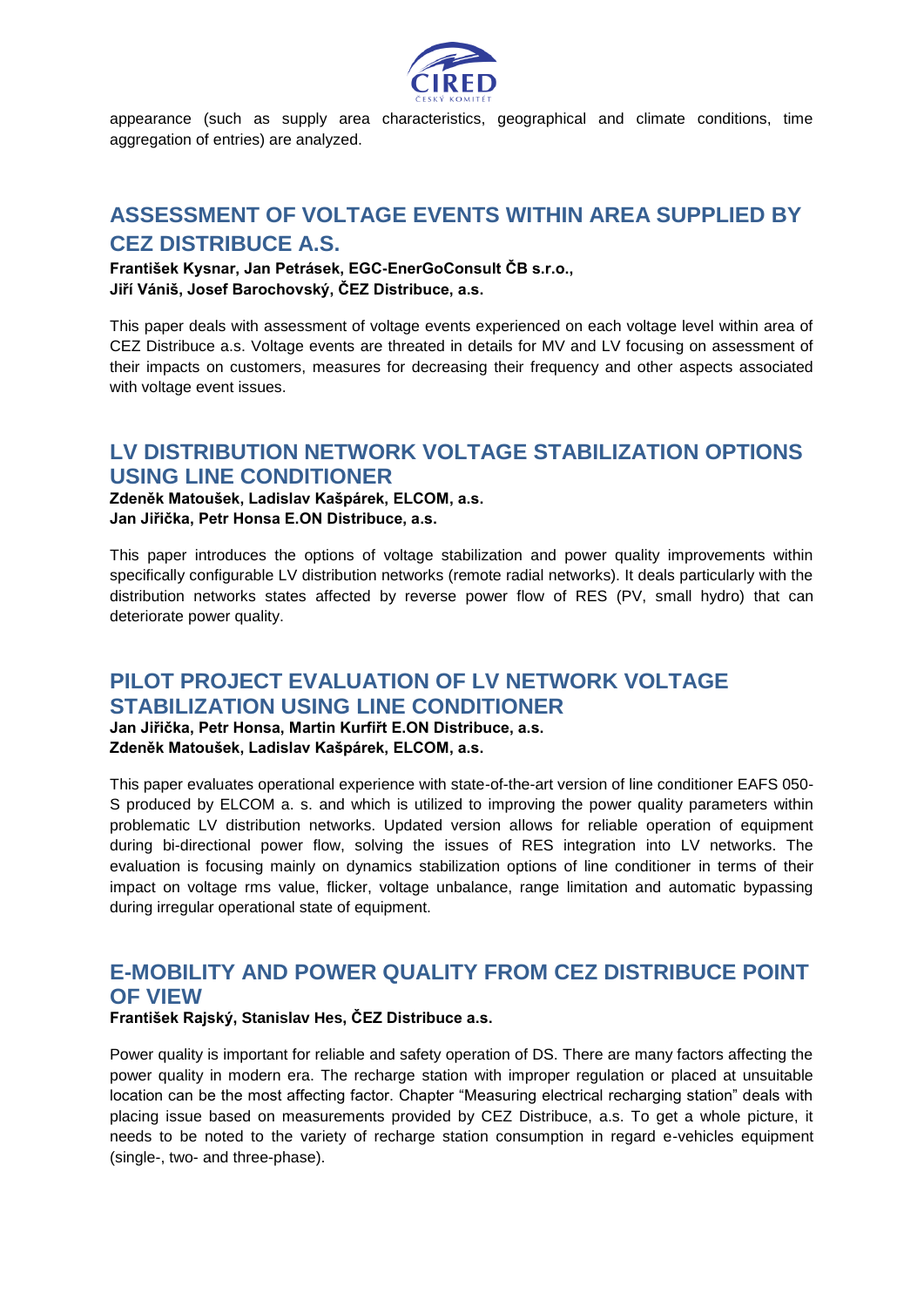

E-vehicle recharging is important for expansion of this specific part of transportation however is shall not deteriorate power quality within distribution area of CEZ Distribuce, a.s. Thus the final part of this paper deals with possible conditions of recharge station integration into area of CEZ Distribuce, a. s. as well as with regulation of recharge station through e.g. Ripple Control.

# **IMPACT OF E-VEHICLES RECHARGING ON DISTRIBUTION SYSTEM**

#### **Martin Kurfiřt, Jan Hlavnička, Jan Teplý, E.ON Distribuce, a.s.**

This paper deals with assessment of recharger impacts on distribution system measured at the cable POC. E-vehicle recharging characteristics are described for both cases, when the battery is recharging through E-vehicle integral inverter and when the inverter is incorporated in the recharging stand. The impact assessment is focusing on reactive and active power flow, ratio of high harmonics within consumed current and voltage unbalance impacts on distribution network.

# **OPERATIONAL EXPERIENCE WITH E-VEHICLE RECHARGING STATIONS**

#### **Zdeněk Hejpetr, PREdistribuce, a.s.**

This paper deals with impacts of recharging stations connected to the distribution network. It details and analyzes the characteristics of recharging station consumption on several cases.

# **VERIFICATION OF HOT-FORMING HYDRAULIC PRESS REAL INPUT POWER AND IMPACTS FOR IMPORTANT CUSTOMER WITHIN THE E.ON DISTRIBUCE SUPPLY AREA**

**Karel Procházka, David Jakeš, Josef Hrouda, EGC - EnerGoConsult ČB s.r.o.**

This paper shows the results of measurement (voltage changes, current profile, active and reactive power impulses and flicker) that was performed in Heiligenstadt in Germany during ATH hot-forming press (sheet power of 780 kVA) operation under conditions that are corresponding to those to be experienced by customer in the Czech Republic. Additionally, the paper presents the determination of network short circuit power that is needed for recalculation of flicker at the customer POC.

#### **ISSUES OF OPERATIONAL IMBALANCE WITHIN LV NETWORKS, IT IMPACTS AND SOLUTION OPTIONS Jan Jiřička, E.ON Distribuce, a.s.**

This paper deals with origin of imbalance within LV networks. Further, it specifies adverse effects of such imbalance on symmetrical and asymmetrical appliances as well as operational safety of appliances in form of allowed touch voltage. The real options for solving the imbalance issues are shown, including comparison of situation before and after the corrective measures are taken.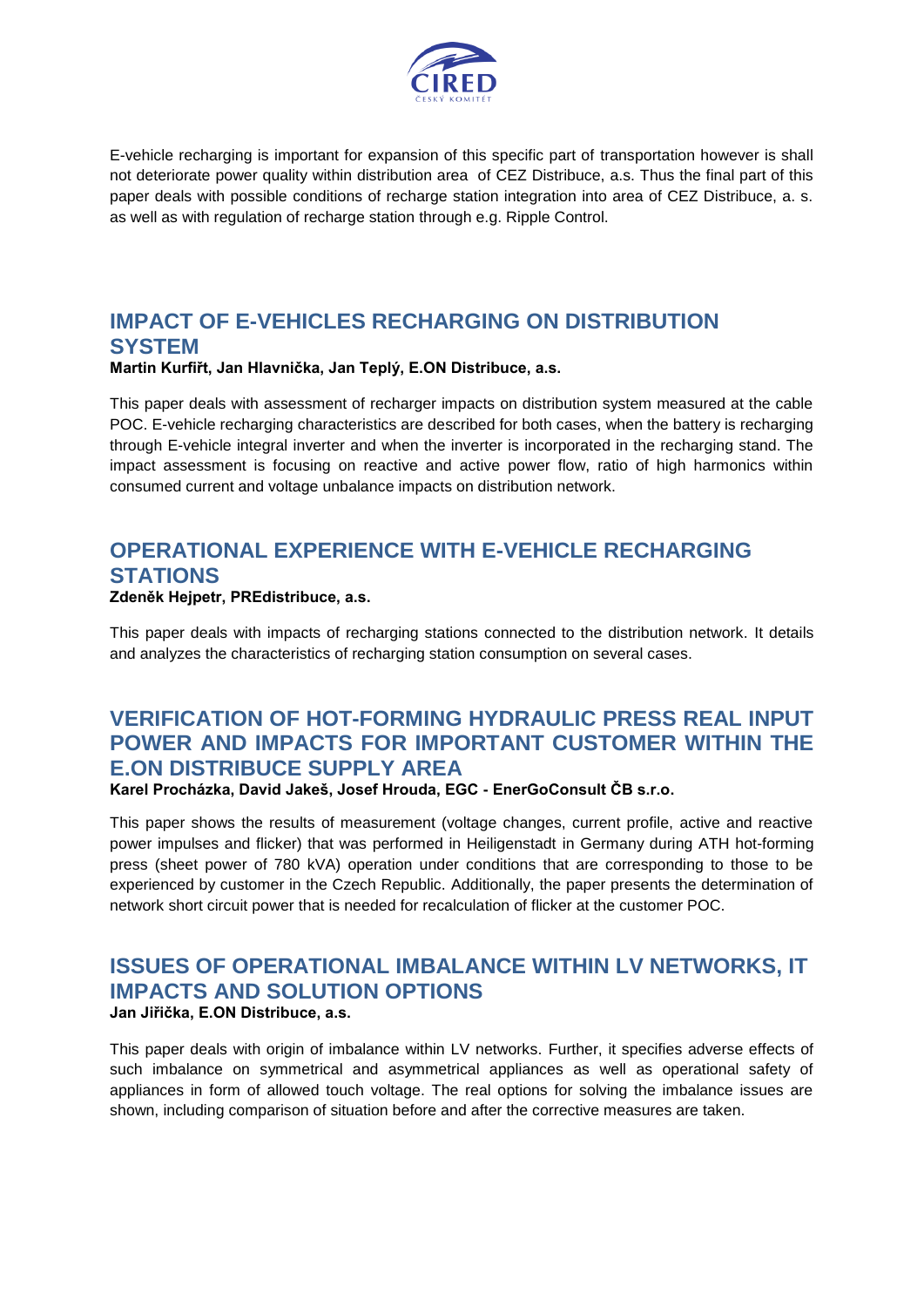

#### **ROCOF AND TRACEPQM PROJECTS – CALCULATION OF UNCERTAINTY FOR POWER QUALITY MEASUREMENT Stanislav Mašláň, Věra Nováková Zachovalová, Martin Šíra, Český metrologický institut**

This paper describes the purpose and status of European projects of EMPIR ROCOF and TracePQM. Calculating algorithms for power quality parameters (such as ROCOF – Rate of Change of Frequency, phasor, flicker, THD power etc.) are determined within these projects. CMI deals mainly with determination of algorithms and calculation of spreading the uncertainty throughout whole measuring chain and algorithm. The general sample measuring system for metrology application will be introduced; its potential utilization will be presented as well as examples of already implemented algorithms.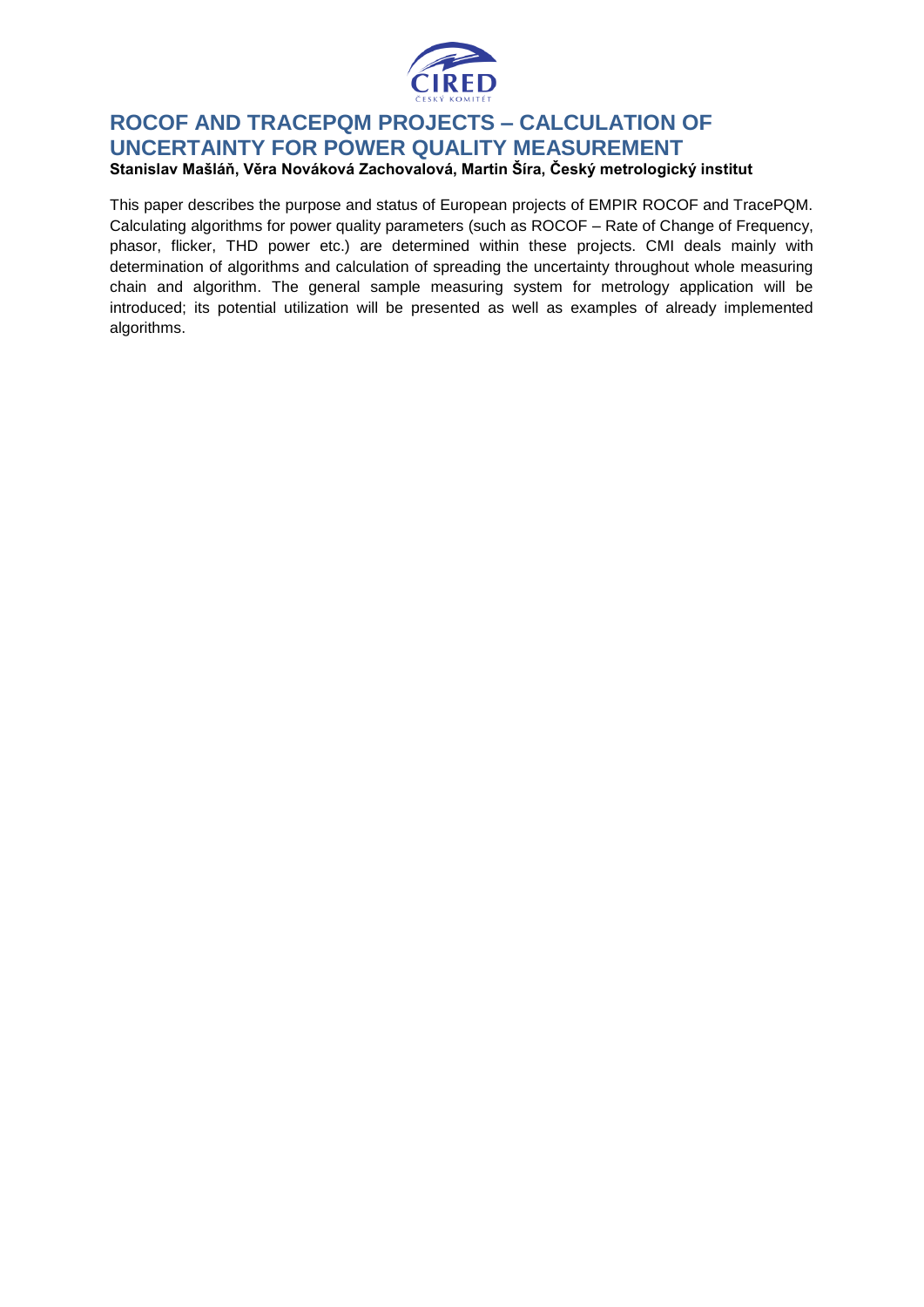

# **SESSION 3: OPERATION, CONTROL AND PROTECTION**

**Guarantee: Petr Toman, VUT Brno**

# **ZAŘÍZENÍ PRO MONITOROVÁNÍ VN ROZVODEN (SMD) RADOMÍR DOLEŽAL, SCHNEIDER ELECTRIC CZ**

# **TRANSFORMER STATION MONITORING THROUGH BPL COMMUNICATION USING MV LINE**

**Petr Mlýnek, Radek Fujdiak, Pavel Šilhavý, Petr Blažek, VUT v Brně Jan Hlavnička, E.ON Distribuce, a.s.**

Existing GPRS/LTE communications cannot be utilized in locations with no signal (cellars, etc.) or where this type of communication is unsuitable due to the third party (cell-phone operator) cyber security. Therefore utilization of existing MV/LV lines for BPL/PLC is ideal solution to creating of independent communication trace. This paper focuses on BPL technology used for 22 kV lines and its characteristics. Additionally the paper deals with performance measurements of BPL modems that are used to communication through MV cables and overhead lines.

### **PREDICTION OF CONSUMER BEHAVIOR WITHIN LV DISTRIBUTION SYSTEM**

**Petr Mlýnek, Václav Uher, Petr Toman, VUT v Brně Juan Zamphiropolos, E.ON Distribuce, a.s.**

This paper focuses on utilization of measurements acquired from points of connection/consumptions to predicting the consumer behavior within the LV distribution system. Based on the meters data gained during the pilot project, various methods of prediction were verified; additionally, necessary input conditions were determined for credible prediction.

# **REACTIVE POWER FLOWS WITHIN LV NETWORKS AND THEIR IMPACTS ON HIGHER VOLTAGE LEVELS**

**Zbyněk Brettschneider, PREdistribuce, a.s.; Boris Vodvárka, ČEZ Distribuce, a.s.; Vojtěch Novák, E.ON Distribuce, a.s; Pavel Bürger, EGC-EnerGoConsult ČB s.r.o.**

Regarding the distribution system the LV network serves as the POC for most of small-scale consumers. Reactive power flow is directly associated with reactive power consumption. LV network impacts were not analyzed in details so far. This paper deals with impacts of consumption points on the reactive power flow from various aspects; it differentiates between impacts of inhabitant smallscale consumption, enterprise small-scale consumption, size of consumption on main breaker dimension basis etc. The analyzation is based on data from each distribution utility database, power analyzers, etc. Analyzation results were then utilized as input data for LV network model verifying the impacts of variable load on reactive power flow at MV/LV transformer nodes.

**EXPERIENCE WITH PILOT PROJECT OF SMART DISTRIBUTION**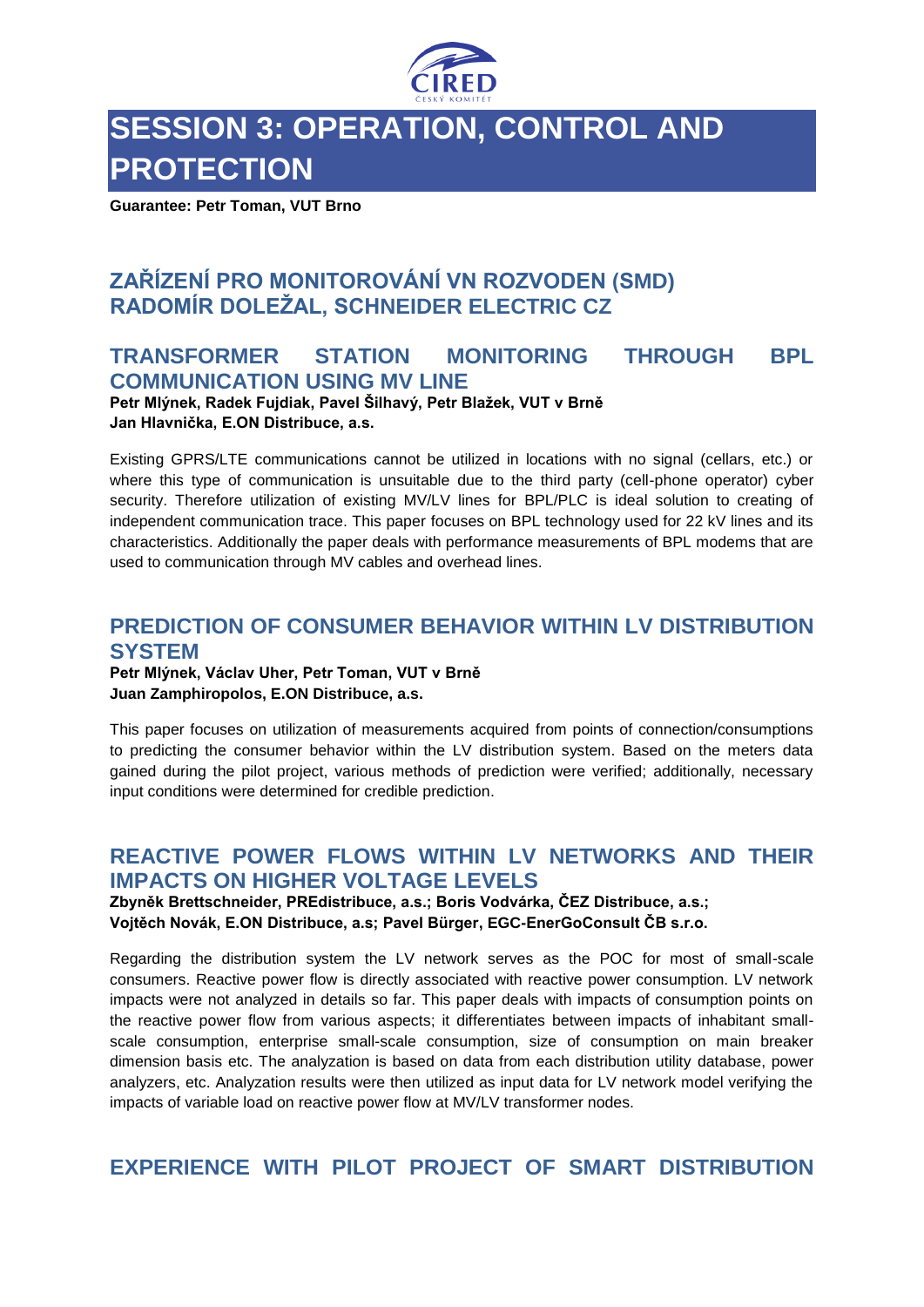

### **STATIONS WITHIN PREDI**

#### **Jiří Kodad, Pavel Glac, Michal Šolle, Jakub Martínek, PREdistribuce, a.s.**

Smart distribution station project was started by PREdistribuce last year following the agreed strategy. Now, all 18 stations are installed. Some have been operating for almost one year other for short period of time. All stations are connected to the SCADA system and supervision station allowing the remote control. Due to the wide deployment of smart station which should start in 2019 the engineering solution was optimized. The optimization focuses on simplification of technological entities delivery, procedures, enrollment and the life-cycle maintenance. In addition to experience with implementation, operation and remote control, there is a lot of operational and diagnostics data available. This paper presents some experience related to pilot project and their utilization for optimization of smart station solutions.

# **TESTING OF PROCEDURES TO GROUND FAULTS TESTING AND DETECTION WITHIN MV DISTRIBUTION NETWORK**

**Michal Juřík, Jan Jiřička, E.ON Distribuce a.s.; David Topolánek, Petr Toman, VUT v Brně**

The advance in the instrument and communication technologies extends the areas of distribution system monitoring and management. Reliable detection and localization of ground faults within isolated network is one such area where numerous manufacturers offer products with required functionalities. Three such products were evaluated by E.ON and BUT under operational test conditions on MV overhead line at various resistance values at the point of fault.

# **FAULT DETECTION ON SINGLE INSULATED CONDUCTORS**

#### **Jan Vaculík, E.ON Distribuce a.s.; Stanislav Mišák, Jan Fulneček, VŠB – TU Ostrava Jan Grossmann, Elvac, a.s.; Vladimír Najman, ČEZ Distribuce a.s.**

Distribution utilities use the so called simple insulated conductors at the MV level, which are installed in heavy terrain and forest paths where the branches falling on line represent high risk. Main advantage of such line is that it can conduct electric power even if there are multiple contact points of line with branches. On the other hand, the localization of ruptured line which then falls to ground is complicated since there is no ground fault (due to the insulation) that could be detected by protections. Possible solution presents the usage of the insulated conductor fault detectors which can detect the fault on the base of discharge analyzation activity. Such activity implicates the line insulation degradation which can be detected even before the fatal failure occurs. Three insulated line fault detectors are currently tested by E.ON Distribuce, a. s. in close cooperation with VSB-TOU and ELVAC, a. s. within the pilot project in the Otrokovice area.

#### **MV DIAGNOSTICS USING PLC MODEM**

#### **Ladislav Šťastný, Bedřich Beneš, ModemTec; Ondřej Baštán, VUT v Brně**

Regarding the faults occurrence during the operational period, the power systems are very the same as any other large systems. Statistics of faults and cost associated with faults is divided into three periods, so called "bathtub curve". Implementation of diagnostics (preferably using monitoring) is one possible method of increasing system service life. In case of MV system the monitoring is dealing with partial discharges, which are both indicators and sources of insulation degradation. Coupling device of PLC modem allows for evaluation of such partial discharges. Integration of several functions into one element (particularly on the MV level) offers technical and economic benefits – allows for communication and insulation status monitoring at the same time. MV machine and line faults can be forecast using diagnostics even before the fault occurs.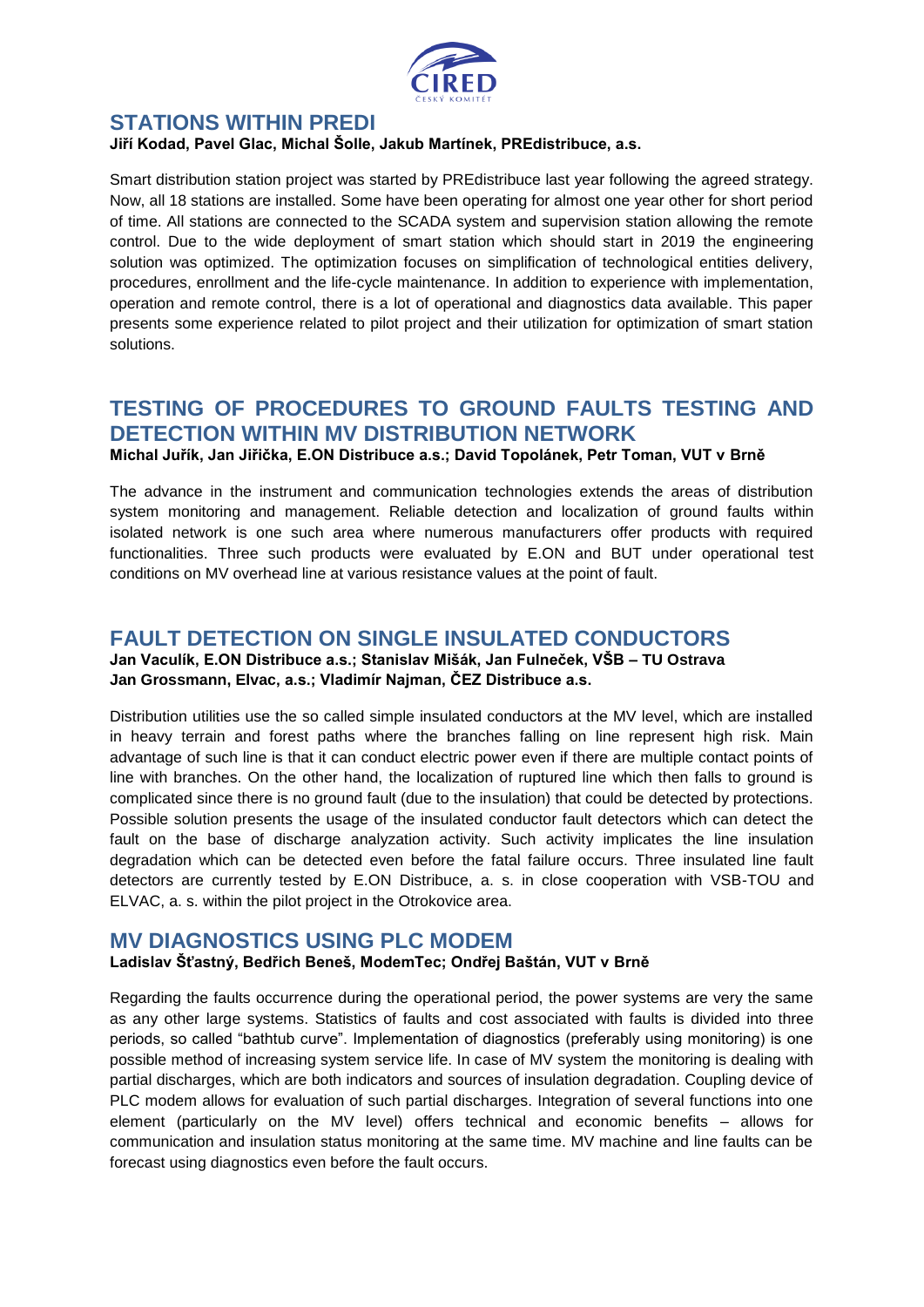

# **PROTECTING OF SYNCHRONOUS AND ASYNCHRONOUS MOTORS, THERMAL SENSOR SYNERGY**

**Jaroslav Pospíšil, Tomáš Effenberger Protection & Consulting, s.r.o.**

This paper presents evaluation of protecting the AC motors as defined in CSN 33 3051 and describes new approaches to protection that are based on possible faults, such as phase and ground faults, faults resulting from temperature, overloading etc. Characteristic protection schemes are recommended for motors with and without stator winding node extraction and with or without RTD sensors. The paper includes brief description of motor diagnostics that utilizes e.g. measurement of electric parameters as well implemented GE protection.

#### **INRUSH CURRENT OF TRANSFORMER – HARMONICS IN CURRENT AND DIFFERENTIAL PROTECTION BLOCKING Jiří Bermann, ABB s.r.o.**

Inrush current of transformers affected the service life of power equipment in power industry and decrease the accuracy and selectivity of protections. Magnetic plate development leads to increase of the inrush currents as well as their time constant. These inrush currents need to be taken into account in protection settings. This concerns particularly differential protection because it considers the inrush current as internal short-current of equipment. One option is blocking the differential member of protection by second current harmonic of inrush current. This paper illustrates determination process of volume of harmonics in inrush current using the substitution of magnetic characteristic by simple mathematic formula.

# **REVISION OF CSN 33 3051 STANDARD – PART: SPINNING MACHINES**

**Jaroslav Pospíšil, Protection & Consulting, s.r.o.**

The paper provides new sources for revision of existing standard (CSN 33 3051). Protection of 1 GW generator (including requirements for protection of auxiliary system equipment and backup system) for nuclear power plant is shown.

# **SESSION 4 – DISTRIBUTED ENERGY RESOURCES AND ELECTRICITY USAGE**

**Guarantee: František Kysnar, EGC ČB s.r.o.**

# **TSO-DSO COOPERATION WITHIN THE EUROPE**

**Martin Pistora, Petra Kopýtková – ČEPS, a.s.**

This paper deals with cooperation between TSO and DSO within the Europe. It describes both the existing situation of informal cooperation under the European Commission and the future as it is proposed by so called "winter legislative package" (or "Clean Energy for All European"). This supposes creation of central organization for distribution system operators (EU DSO Entity) instead of existing voluntary associations such as EDSO, EURELECTRIC or CEDE. Additionally it presents the ENTSO-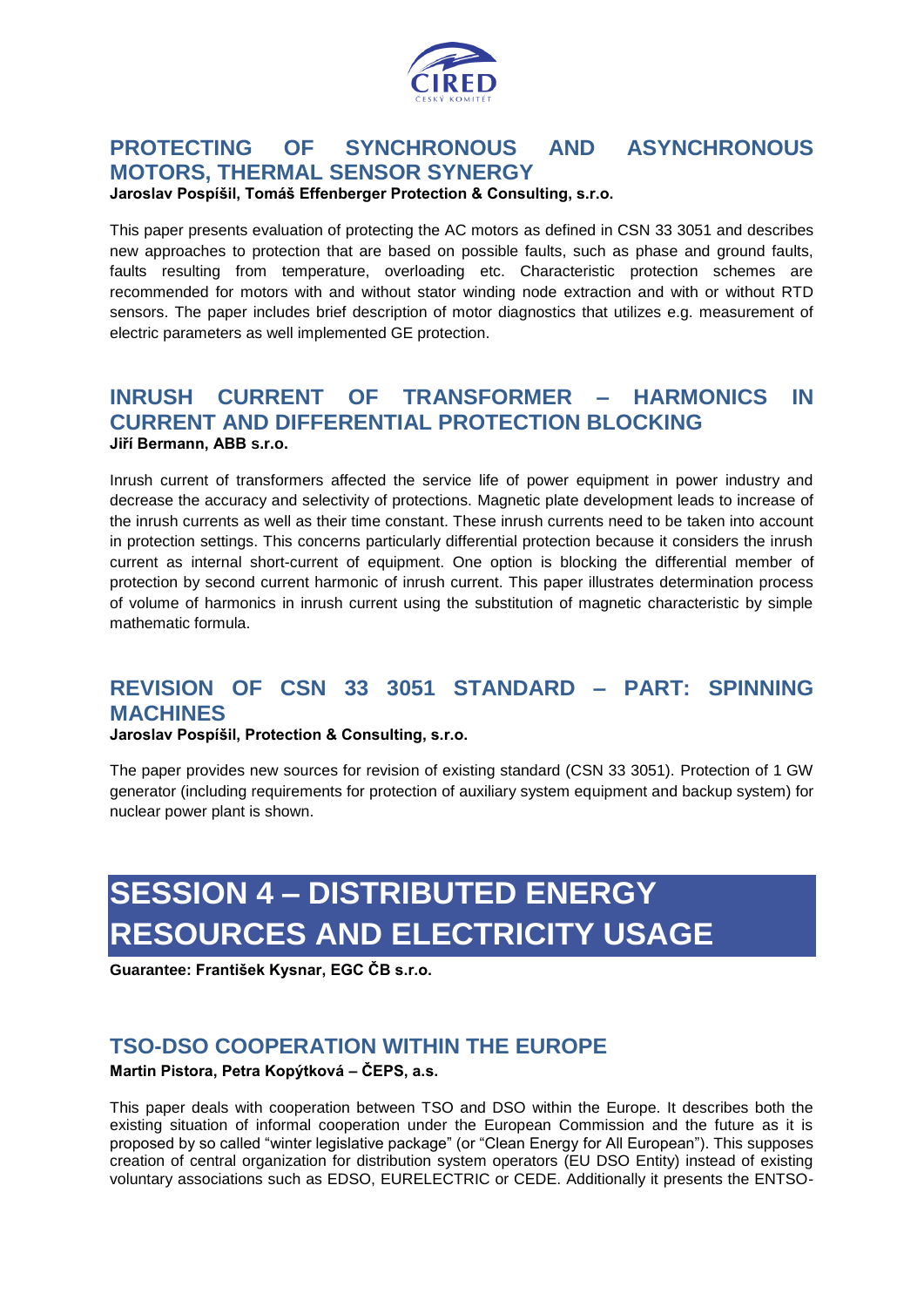

E's proposal regarding the future forms of cooperation with EU DSO Entity as well as key topics this cooperation should aim for.

#### **IMPLEMENTATION OF EUROPEAN NETWORK CODES INTO NATIONAL NETWORK CODES Oldřich Rychlý, ČEPS, a.s.**

Implementation of network connectivity code (NC RfG, NC DCC and NC HVDC) will come to the end this year. New requirements will be processed into the distribution system code and transmission system code by DSOs. These new connectivity requirements will apply after three years since this directive become applicable. Since these codes are not applicable to the same date new ones will be activated between April and September of 2019. This paper summarizes newly approved requirements regarding the network connectivity (according the NC RfG and NC DCC). Additionally, the paper deals with implementation of operational codes and SOGL and NCER general directions and introduces their main requirements.

# **IMPLEMENTATION OF EU DIRECTIVE # 2016/631 (RFG), #2016/1388 (DCC), #2017/1486 (SOGL) AND PREPARATION OF NETOWRK CODE CHANGES**

**Karel Procházka, EGC-EnerGoConsult ČB s.r.o.**

This paper presents details of implementation in progress of EU directive and informs about needed and prepared changes of distribution code, including its appendixes. Particularly it deals with Main body of distribution code, Appendix 4, Appendix 6 and Appendix 7.

### **NON-FREQUENCY AUXILIARY SERVICES WITHIN DS – UPDATED APPENDIX 7 OF DISTRIBUTION CODE**

**František Kysnar EGC-EnerGoConsult ČB s.r.o.; Zdeněk Pavlovič, Vlado Kubic, Jan Šeda, ČEZ Distribuce, a.s.; Petr Vaculík, Miroslav Kozák E.ON Distribuce, a.s.; Aleš Krula, Zdeněk Hejpetr, PREdistribuce, a.s.**

This paper deals with updated Appendix 7 of Distribution Code regarding the non-frequency auxiliary services. This paper describes such services, process of their certification and evaluation. Expected evaluation of such services is illustrated on various examples.

#### **INTERFLEX – PRESENT DAY RESULTS OF PROJECT Stanislav Hes, Pavel Derner, Jan Kůla, Jan Švec, ČEZ Distribuce, a.s.**

This paper contains the information of present day results of European project Interflex in which the CEZ Distribuce is working as leading entity of task package Demo2. Interflex is focusing on increasing the flexibility within European distribution system operators and is partially funded by European Commission within the Horizon 2020 program. Demo2 part is aiming for testing of features, which are not standardized for distribution networks yet. Main goal is to increase the potential of connection RES as well as efficiency of E-vehicles recharging stations integration to be connected to the DS. Particularly it aims at integration of PV (with Q(U) and P(U) functions), U/Q regulation of generation connected to the MV (PV, WT, BGS), development and deployment of smart recharging stations for Evehicles and integration of PV with energy storage on demand side.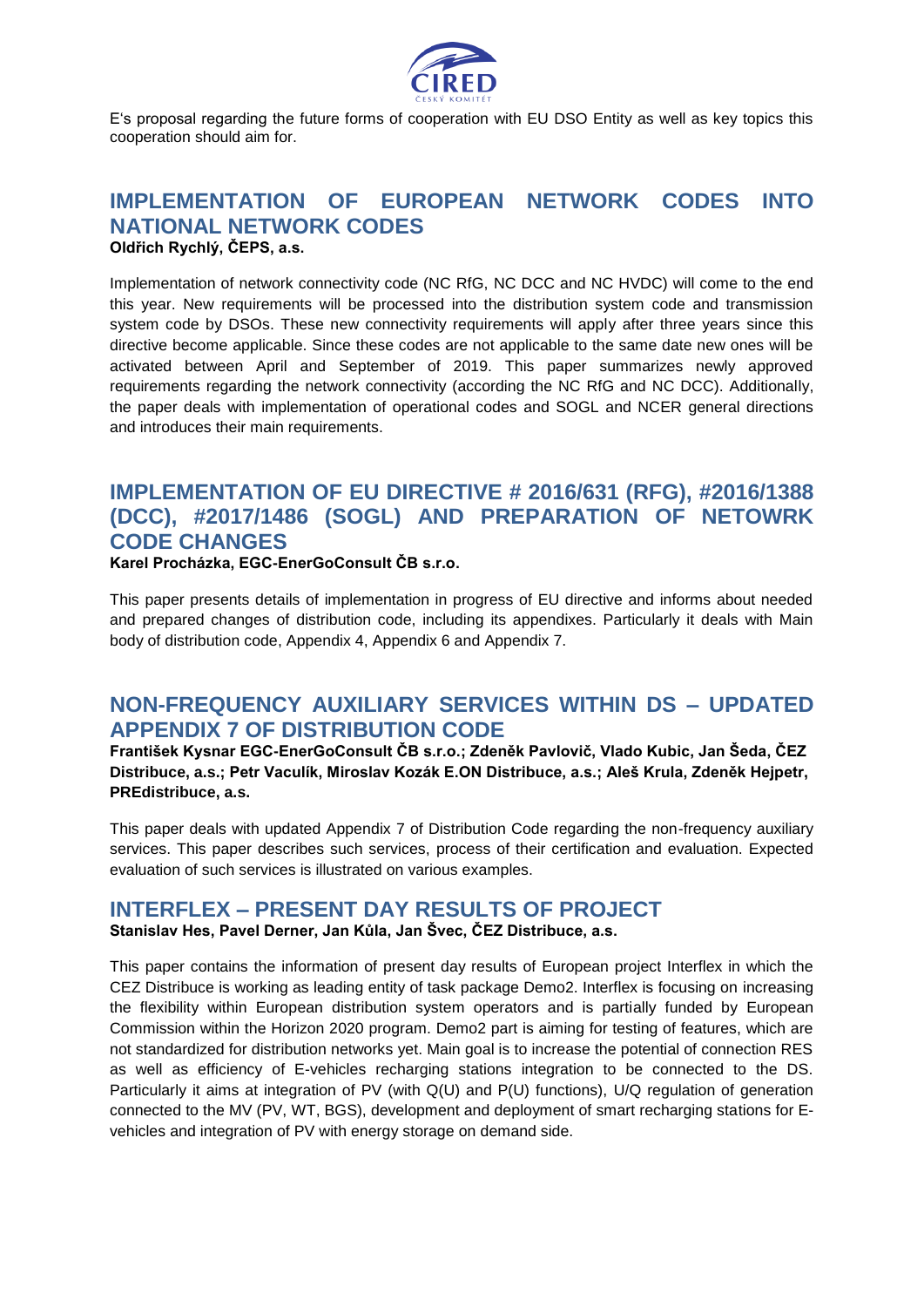

# **MEANS FOR INCREASING THE CONNECTIVITY OF GENERATION WITH AUTONOMOUS REGULATIONCHARACTERISTICS AT THE LV LEVEL**

#### **Pavel Derner, Stanislav Hes, Jan Kůla, Jan Švec, ČEZ Distribuce, a.s.**

This paper show the analysis of increasing LV networks connectivity of generation equipped with active autonomous regulation of Q(U)/P(Q). This paper compares the real regulation characteristics with simplified calculation results. Possible increase of connectable power is evaluated theoretically for given distribution networks from InterFlex project and LV terminal types (according to the NAP SG). Terminal power parameter impacts on increased connectivity are analyzed and real reactive power overflow to MV level is compared to the one calculated through simplified formula.

# **Q(U) AND P(U) CHARACTERISTIC IMPACT ON INCREASING GENERATION CONNECTIVITY TO DS**

**Josef Hrouda, Jan Petrásek, Karel Procházka, EGC-EnerGoConsult ČB s.r.o.**

This paper deals with P(U) and Q(U) regulation impacts on volume of connectible power. It analyzes the benefits of such regulation on conductor R/X ratio. Regulation voltage sensitivities (expressed by V/kVAr ratio) are calculated for various conductors used in practice at LV and MV level. Additionally, this paper provides the analysis of LV network parameters with respect to required "fit and inform" of sources up to 50 kW.

# **INTEGRATION OF GENERATION WITH U/Q REGULATION INTO MV DISTRIBUTION NETOWRKS**

**Pavel Derner, Stanislav Hes, Jan Kůla, Jan Švec, ČEZ Distribuce, a.s.**

This paper deals with MV generation regulation impacts on voltage setpoint value and the integration of such generation into distribution networks. The benefits of such regulation for voltage stabilization are emphasized. Model connectivity calculation is made over the selected distribution networks incorporated regulated generation from the InterFlex project, illustrating some aspects and possible limitations relating to the generation connectivity. The impact of power parameters of MV networks on U/Q regulation is shown. Several measurements of U/Q regulation implementation are presented as well.

### **EXPERIENCE WITH POWER STORAGE LOCATED AT THE RECHARGING STATION POINT OF CONNECTION TO THE DS Lukáš Křivanec, PREdistribuce, a.s.**

RES and e-vehicles are on the rise since the European Union is forcing their usage particularly in order to improve the urban environment. Because of this, we expect the increase of numbers of evehicles as well as DER. Hence to be ready for these new challenges, PRE decided to implement pilot project which combines fast recharging station for e-vehicles, PV and power storage (using the battery). This project is verifying the impacts of such equipment on local power parameters and gaining experience with operation in various modes.

**IMPACTS OF E-VEHICLES RECHARGING ON DISTRIBUTION**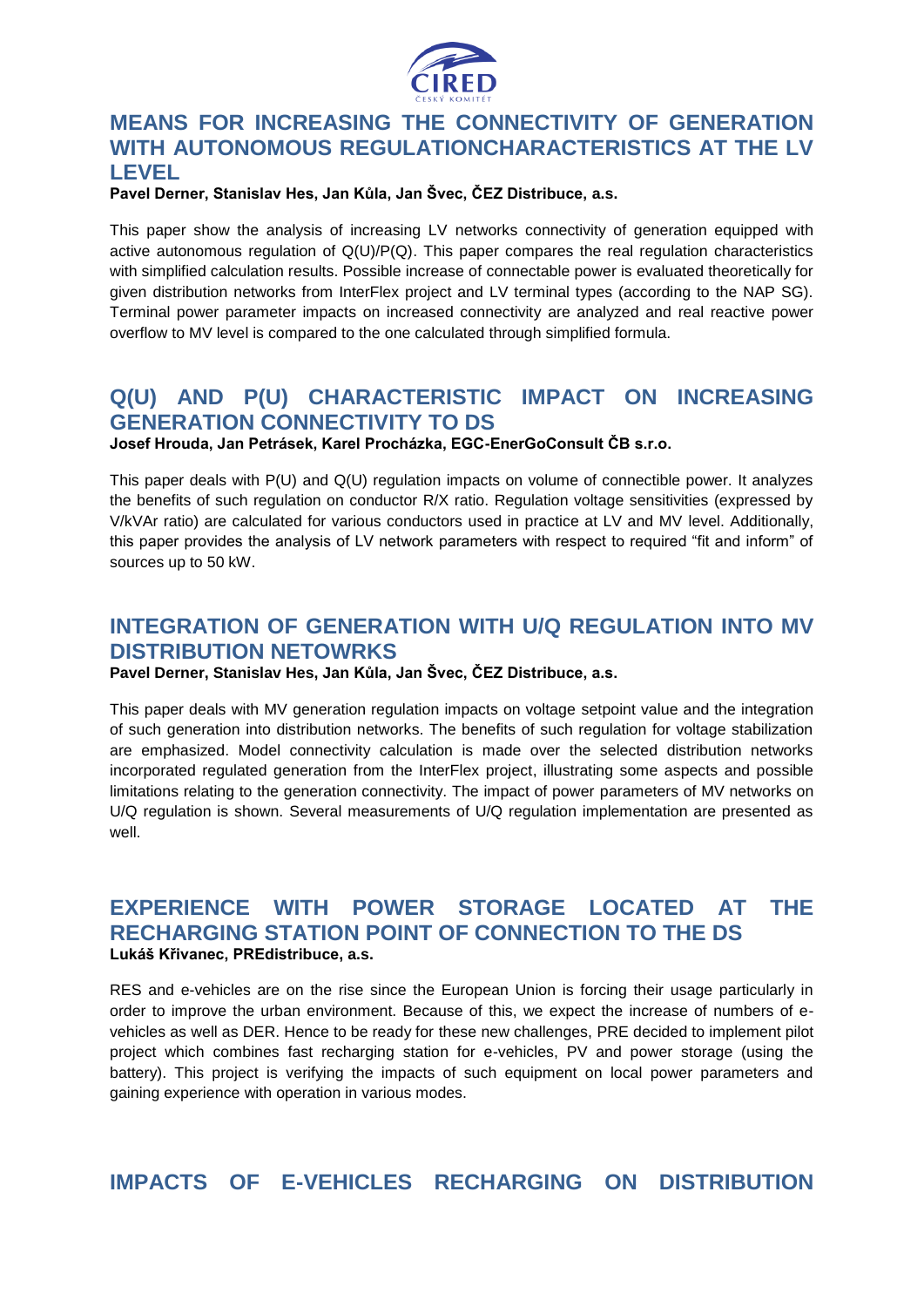

#### **SYSTEM CONDITION**

#### **Pavel Derner, Stanislav Hes, Jan Kůla, Jan Švec, ČEZ Distribuce, a.s.**

This paper deals with recharging of e-vehicles from distribution system, its impact on power quality and forecasting new trends and technologies related to the e-mobility development. Within the InterFlex project, CEZ Distribuce is testing the measures to limiting recharging power on dispatcher request basis (during emergency situations) and during under-voltage/under-frequency at POC. Additionally, this paper analyzes engineering and financial impacts of e-mobility scenarios on LV/MV networks to the 2040. Eventually, activities and recommendations for e-mobility integration into DS will be presented based on the European association cooperation.

# **ASSESSMENT OF FIELD TESTS OF BATTERY POWER STORAGE IN MYDLOVARY**

**Martin Kurfiřt, Michal Juřík, E.ON Distribuce, a.s.; Petr Hloucha, Siemens s.r.o.**

This paper describes each operational parameter of battery power storage (SIESTORAGE); analyzes charging/recharging cycle; focuses on regulation features using reactive and active power, dynamics and overall efficiency. Parameters were measured at both LV level (between inverters and transformer) and MV level (22 kV bay in substation) and compared subsequently. All operational modes were verified through measurement during field tests of battery, which can be utilized to balancing the power of energy trader.

# **IMPACT OF UNDERGROUND WATER LEVEL ON THE CONDUCTANCE CHANGE OF UPPER GROUND LAYERS IN LATEST PERIOD**

#### **Jan Šeda, ČEZ Distribuce, a.s.**

The impact of mankind on climate is widely discussed for long time. Gradual lowering of underground water level is experienced in hydrogeology. This can affect among others the conductance of upper ground layers. This paper makes notice of this phenomenon and utilizes information from different branch.

#### **JOINT ENERGY MANAGEMENT WITHIN APARTMENT HOUSE Petr Wolf, Tomáš Vácha, Sofiane Kichou, Nikolaos Skandalos, UCEEB ČVUT v Praze**

This paper deals with utilization of PV as local power source for apartment building that use shared network within so called direct line. The case study shows the engineering solution of house energy based on real measurements. Several configurations are discussed, considering the PV output power, possible battery energy storage and/or utilization of electricity surplus for heating/hot water heating.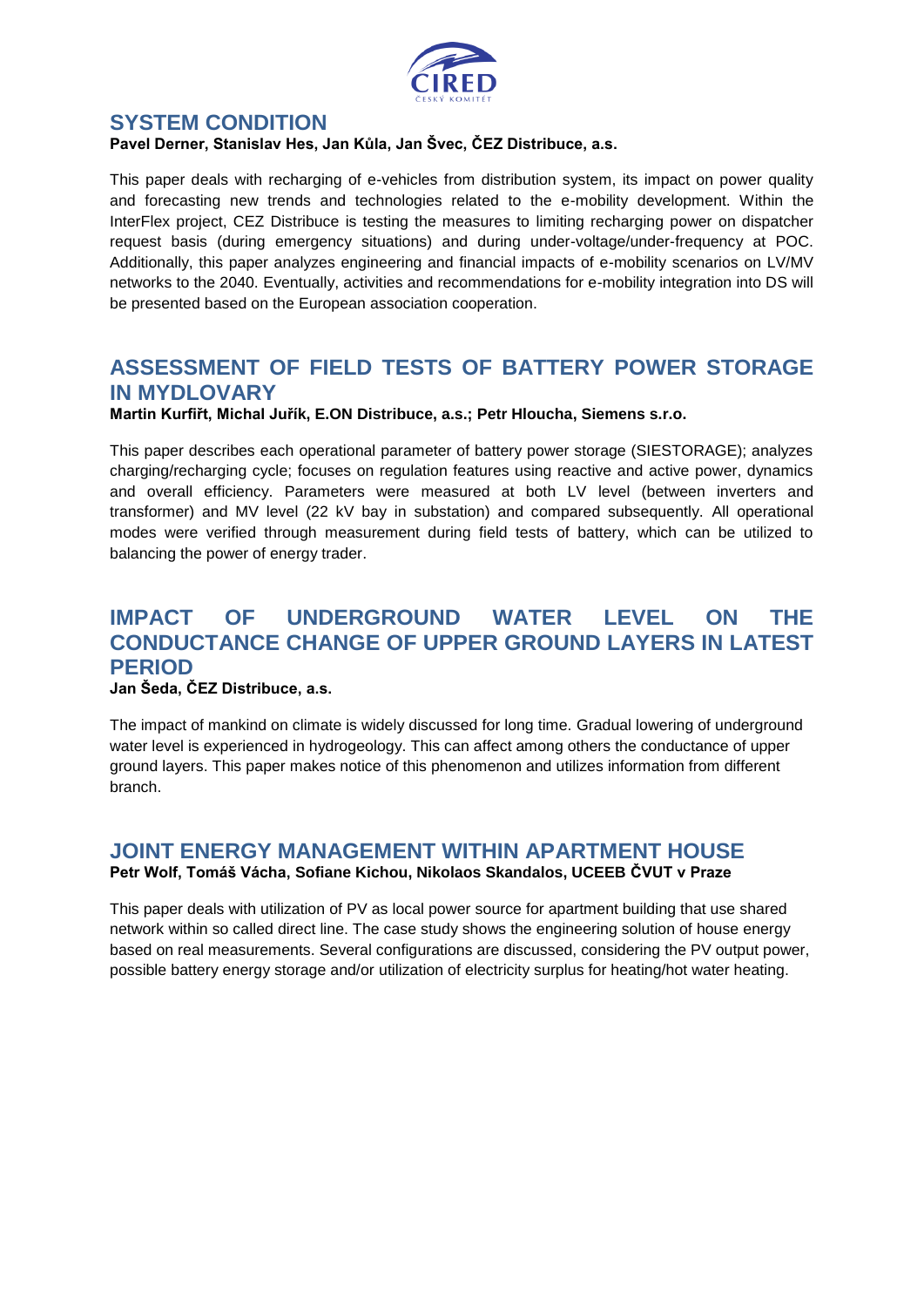

# **SESSION 5: DISTRIBUTION SYSTEM DEVELOPMENT**

**Guarantee: Jaroslav Šabata, EGÚ Brno, a.s.**

#### **DEVELOPMENT OF FIBRE-OPTIC INFRASTRUCTURE Pavel Seidl, ČEZ Distribuce a.s.**

This project aims at implementation of fibre-optic infrastructure in CEZ Distribuce a. s. with respect to management system requirements and smart grids future needs. It is based on draft of fibre-optic infrastructure development of CEZ Distribuce a. s. and provides the construction of fibre-optic network till 2040. New fibre-optic network supports technology changes related to the rise of DER, development of e-mobility, improvements of DS reliability and expected increase of data communication associated with smart measuring systems (AMM). Project includes engineering solutions and specifications used for supplies selection procedures.

# **SIMULATION OF ASSET RENEWAL IN CEZ DISTRIBUCE, A.S.**

**Adam Teringl, Daniel Kašpar, ČEZ Distribuce, a.s.**

This paper presents the process of prospect making regarding the HV/MV/LV distribution system resources renewal. Asset Management includes activities, which are implementing asset manager rights, to achieving company's strategic goals and politics. Asset management is performed effectively and sustainably. Medium- and log-term asset management plans incorporate the simulation of asset operation and maintenance and determine specific development projects. Renewal process is determined by age, usage, technical state and evaluated engineering risks. all these information are used for specification of reconstruction priority.

# **ANALYSIS OF MUNICIPAL LATTICE DISTRIBUTION NETWORK**

**Michal Ptáček, Lucie Frechová, VUT v Brně; Jan Vaculík, E.ON Distribuce a.s.; Radek Hochmann, E.ON Česká republika s.r.o.**

This paper presents the operation analyzation of municipal distribution network with dense lattice topology. Due to technical economic aspects, large municipal lattice networks are usually operated as radial networks since the lattice topology allows for various radial connections. Though the analyzation of lattice network operation is still reasonable particularly their safety and stability. The paper presents the power flow calculation as well as assessment of specific operational parameters acquired from long-term measurements. Analyzation deals with both the normal operation of lattice network and assessment of operation during switching the former network topology caused by required operational action.

# **IMPACT OF RAILWAY SUPPLY TRANSITION TO 25 KV AC SYSTEM ON DISTRIBUTION SYSTEM**

**Milan Krátký, Petr Modlitba, EGÚ Brno, a. s.** 

Future development of railways and its increased usage leads to need for expanding of electrified lines, modernization of supply and transition of existing lines supplied by DC 3 kV system to unified AC 25 kV system in the Czech Republic. Unification of supply system was agreed by Central commission of Ministry of Transport in December 2016. Projects for reconstruction, expanding and transition to unified AC 25 kV system are prepared nowadays. This results in increase demands of railways on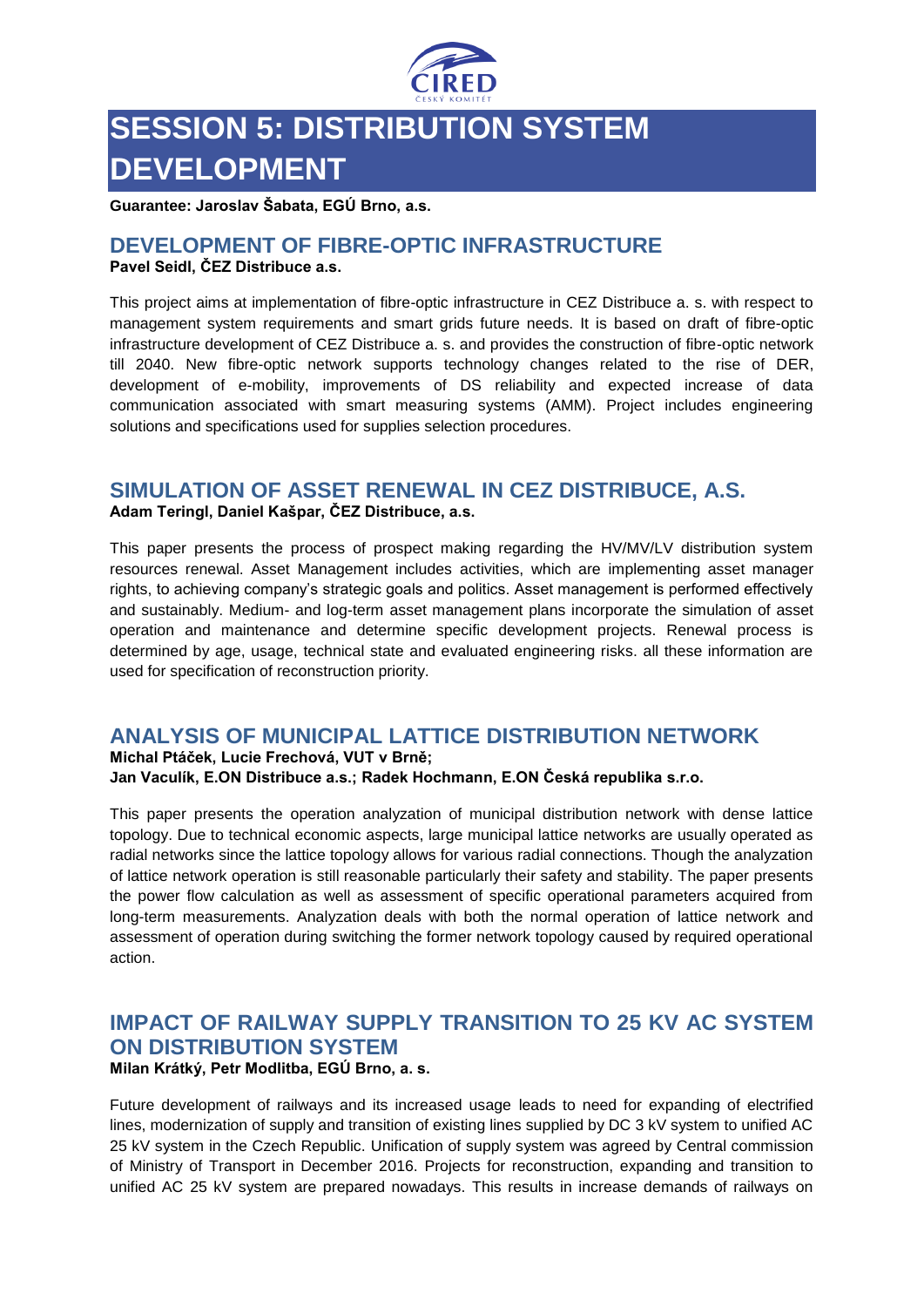

distribution systems, which shall not affect the power quality. Two different methods using semiconductor technologies are compared. This paper evaluates both these technologies and proposes the suitable solution in context of 110 kV distribution system impact.

# **OVERFLOW OF REACTIVE POWER WITHIN DS**

**František Žák, Unicapital Distribuce**

The reactive power issues changed from high consumption to high injection during the time. This is mostly caused by higher ratio of cables as well as different reactive power characteristic of appliances. Overflow of reactive power associates with loss increase, fine issued for power factor violation, fine for reactive power injection and voltage balance in network. Reactive power overflow fine is the most transparent. Reactive power fine can significant as well but it can be effectively eliminated. The change from inductance to capacitance reactive power can caused distinctive voltage changes. Hence this paper deals with such reactive power overflow.

# **IMPLEMENTING STATISTICS INTO PREDI DISTRIBUTION NETWORK MANAGEMENT AND RENEWAL**

**Zbyněk Brettschneider, Martin Hejhal, Petr Lžičař, Radek Hanuš, PREdistribuce, a.s.**

PREdistribuce developed the software that provides statistical features for optimization of distribution network management and renewal. Current version is focused on MV cable network determining failure rate and restoring indexes. MV network faults are located base on these indexes. Index of restoring is used to determine each MV resources restoring priority.

# **POWER QUALITY EVALUATION FOR 2017**

**Jan Šefránek, Energetický regulační úřad**

This paper presents evaluation of power quality and services associated with power supply in the Czech Republic power industry in 2017. The evaluation of supply continuity is aimed for, including quality regulation motivation. The paper contains up-to-date information related to power quality regulation and revision of regulation no. 540/2005 series.

# **FAULT LOCALIZATION WITHIN MV USING FAULT LOCATER REACTANCE**

**Branislav Anderko, Slavomír Veseleňák, Východoslovenská distribučná, a.s.**

This paper deals with function which can determine the probable fault location within the MV distribution system. State-to-the-art protection includes fault locator (FLOC) that calculates the reactance between fault and protection (so called fault loop reactance) through measurement electric variables during the MV line fault. This calculation provides reliable results in case of phase-to-phase faults. When the fault loop reactance is known the fault can be localized using other parameters, thus helping the dispatcher identified the fault. To perform the calculation, reactance of each distribution system line element reactance needs to be known.

# **INSTALATION OF AUTOMATED REMOTE ELEMENTS INTO DISTRIBUTION SYSTEMS**

**Pavel Seidl, ČEZ Distribuce a.s.**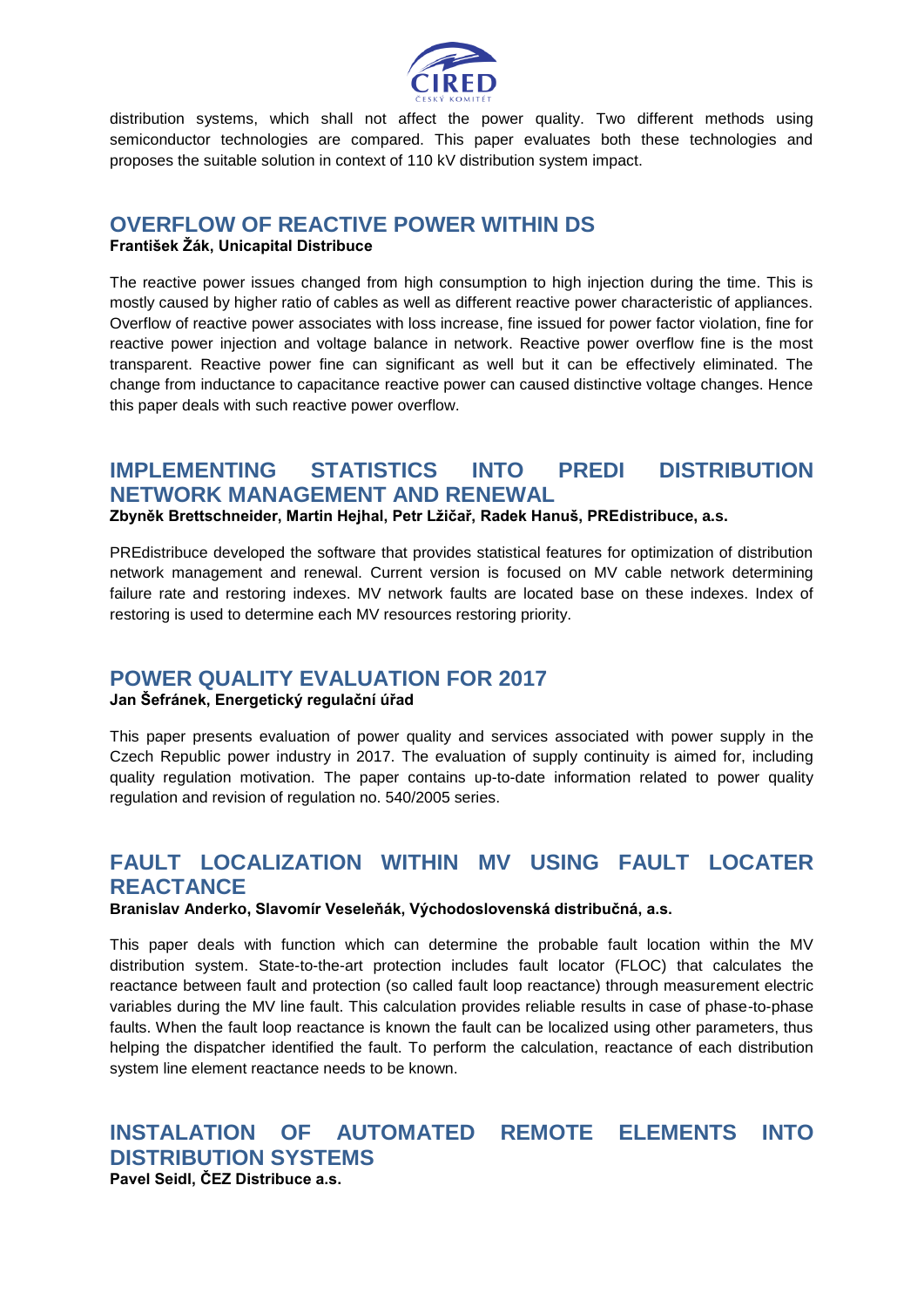

Project objective is installation of remote controlled DS switches with advanced functionalities and with partial automation, which improves supply continuity indicators (SAIFI, SAIDI). Remote controlled elements (RCE) allow faster and more effective manipulations and automated actions. Installation of such RCEs with associated automation, control and communication functions decrease directly the number of power supply interruption as well as shortening the interruption time. Installation supports NAP SG objectives aiming at power quality, reliability, safety and maintainability improvements of end customer power supply and is aiming at achieving the level which is common in E15 countries, along with minimizing bottle necks and integration of DER.

# **FAULT LOCATION IDENTIFICATION WITHIN LV NETWORK USING SAMRT METERS**

#### **Slavomír Veseleňák, Východoslovenská distribučná, a.s.**

This application allows for LV network fault localization through SMART meters and customer information associated with interruption. Quick customer identification is based on name, address, consumption point number, EIC code, etc. with following actions such as PING, reading the U1, U2, U3 voltages directly from customer SMART meter (if applicable) or from other customers at the same LV terminal of the same transformer station. Probable fault location is determined based on above mentioned data and repair priority is set considering the fault location and cost effectiveness related to compensating payment.

#### **PROCESS OF UNIFIED COMMITTING OF ELECTRONIC PROJECT DOCUMENTION AND SUBMITTING COMMENTS Karel Schmidt, PREdistribuce a. s.; Josef Fritschka, Technodat Elektro, s.r.o.**

This paper provides description of experience with unified committing of electronic project documentation for building including submitting comments. It is based on transition from file system to object oriented SQL database structure fully integrating project data. Project documentation for buildings in PREdi requires secure data exchange between stakeholder and documentation processors. Unified documentation structure at all levels and unification of their form in compliance with direction no. 499/2009 series are key requirements. The process includes procedure checks for submitted documentation made by stakeholder related both the system view and content. Every participant (whether stakeholder or project organization) has access to documentation and information during each process phase.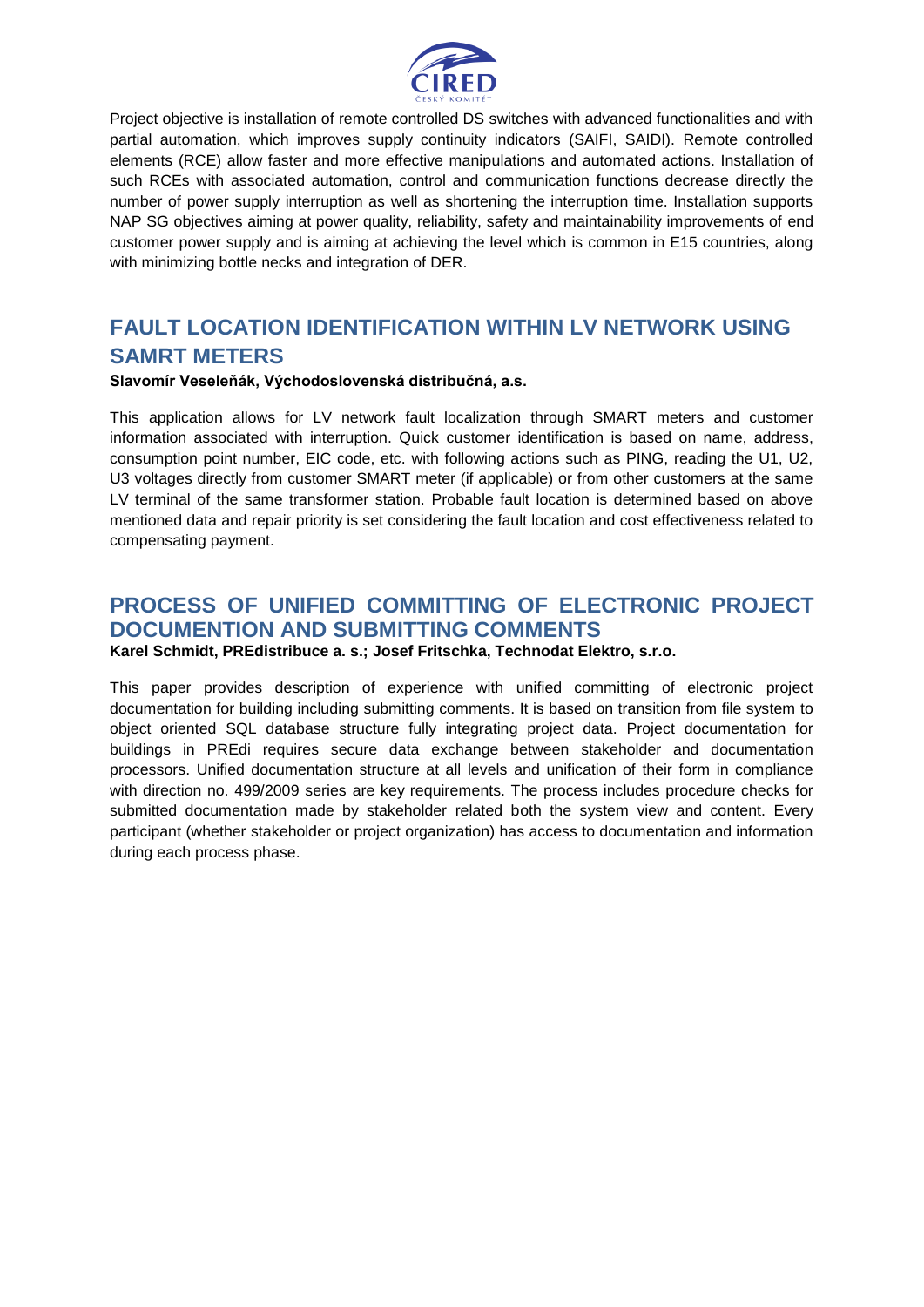

# **SESSION 6: MANAGEMENT, ORGANIZATION, QUALIFICATION**

**Guarantee: Martin Schneider, PREměření, a.s.**

#### **NEW TECHNOLOGIES AND NETWORK OPERATORS Pavel Círek, Energetický regulační úřad**

New trends and technologies are introduced in power industry. This paper deals with impacts of such new technologies on DSOs/TSOs. It deals with question whether DER, power storage, flexibility, emobility and integration of market in Europe can change power industry. It provides some hints whether foundation of AirBnB or Uber is possible in power industry. It deals with possible impacts of "winter package".

### **IDENTIFICATION OF ILLEGAL CONSUMPTIONS FROM AUTHORIZED EXPERT POINT OF VIEW Tadeusz Sikora, Karel Skokanský, VŠB-TU Ostrava.**

Illegal consumption issue is decided in compliance with directive no. 82/2011 series and sometimes according to Constitutional Court decision no. 668/15. In practice the case is whether consumption is illegal or not in many times. Furthermore, compensation payment needs to be determined. This paper presents several real cases with regard to assessment of evidences and determination of compensation payment.

# **RELIABILITY AND STRATEGIC OBJECTIVES ASSOCIATED WITH ASSET MANAGEMENT IN PREDI**

**Radek Hanuš, Zbyněk Brettschneider, PREdistribuce, a.s..**

Operation procedures, development and refitting of distribution network need to be revise continuously to achieve reliability required by Regulatory Office and strategic objectives defined by Distribution Code. This paper describes approach applied within PREdi Asset Management.

### **DECARBONIZATION OF POWER INDUSTRY IN COMPLIANCE WITH EU REQUIREMENTS AND EVEALUATION OF ITS IMPACT ON POWER INDUSTRY IN THE CZECH REPUBLIC Michal Macenauer, EGU Brno**

Ensuring the balance between generation and consumption is the public concern within power industry, heating industry and gas industry are the most important energy systems. Energy market operator (OTE, a. s.) shall create report about the expected electricity and gas consumption to Ministry of industry and trade, Energy Regulatory Office, Transmission System Operator and Transport System Operator at least once in the year and regarding procedures to balance consumption and requirements. This paper deals with possible ways of power and gas industry development and finding troublesome or dangerous trends, as well as specification of limits and risks for 2018 and 2050 period.

#### **CROSSROAD OF POWER INDUSTRY IN THE CZECH REPUBLIC Hynek Beran, ČVUT**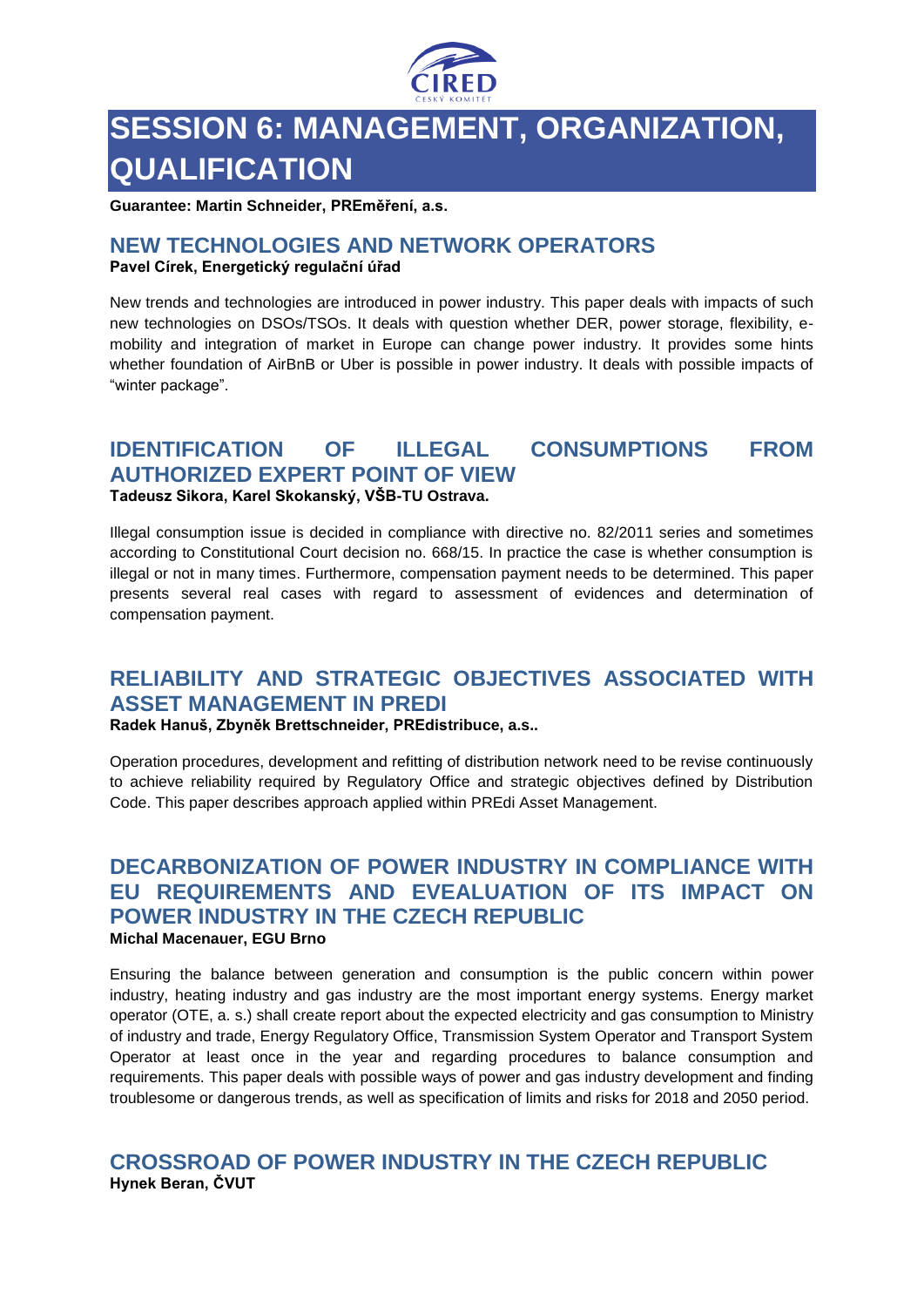

Power industry in the Czech Republic will face several major risks. Some scenarios can be forecasted, one of which will materialize most likely (base on the local conditions, situation and local and/or European trends). There is an energy concept agreed in the Czech Republic though almost nothing has happened since its last update two years ago. This paper deals with increased need of distributed regulation and system options for upcoming period.

# **SMART METERING DATA UTILIZATION FOR PLANNING, MONITORING AND MANAGEMENT OF NETWORK OPERATION Petr Toman, Jiří Drápela, David Topolánek, Michal Ptáček, Václav Vyčítal, Petr Mlýnek, VUT**

**v Brně; Juan Zamphiropolos, E.ON Distribuce, a.s.**

This paper describes the utilization of measurements acquired at points of consumption/connection for use cases related to planning, monitoring and managing of network operation (particularly LV networks). These use cases were verified based on metering data acquired during the pilot project implemented by E.ON Distribuce.

#### **EXPERIENCE WITH AMM TELECOMMUNICATION INFRASTRUCTURE OPERATION AND FUTURE POSSIBILITIES Martin Vycpálek, Pavel Glac, PREdistribuce, a.s.**

According to experience, the fast and reliable communication infrastructure will play the most important role for AMM and smart grid implementation. This paper describes the pilot project experience associated with such infrastructure operation and outlines the possible ways of future development and utilization of AMM features.

#### **ISSUES ASSOCIATED WITH REVISION OF DEDICATED POWER SYSTEM RESOURCES Pavel Kraják, ČENES**

In compliance with energy law, the license owner shall maintain power system resources safe and reliable according to the law and technical standards. Equipment safety is ensured by regular and default revisions (according to CSN 33 1500 and CSN 33 2000-6). Associated PNE 33 0000-3 for default revision evaluates even the reliability of power equipment. The law requirement is fulfilled this way by single action. Reliability is one of the power quality parameters though it is defined by different terms – continuity indicators. This paper deals with quality of revision itself.

# **AUGMENTED REALITY IN POWER INDUSTRY**

#### **Jaroslav Vrána, David Mansfeld, BM COM s.r.o**

This paper aims at the possibilities of using augmented reality in power industry. It describes not only possibilities of how this technology can bring new customers to power utility but remote monitoring of equipment, diagnostics and end user application as well.

# **INTRODUCTION OF SECUREFLEX PROJECT – SAFE NETWORK USAGE OF POWER FLEXIBILITY IN ENERGY NETWORKS IN THE CZECH REPUBLIC**

**Ondřej Mamula, David Hrycej, CIIRC/ČVUT, Filip Procházka, Tomáš Pitner, Martin Střelec**